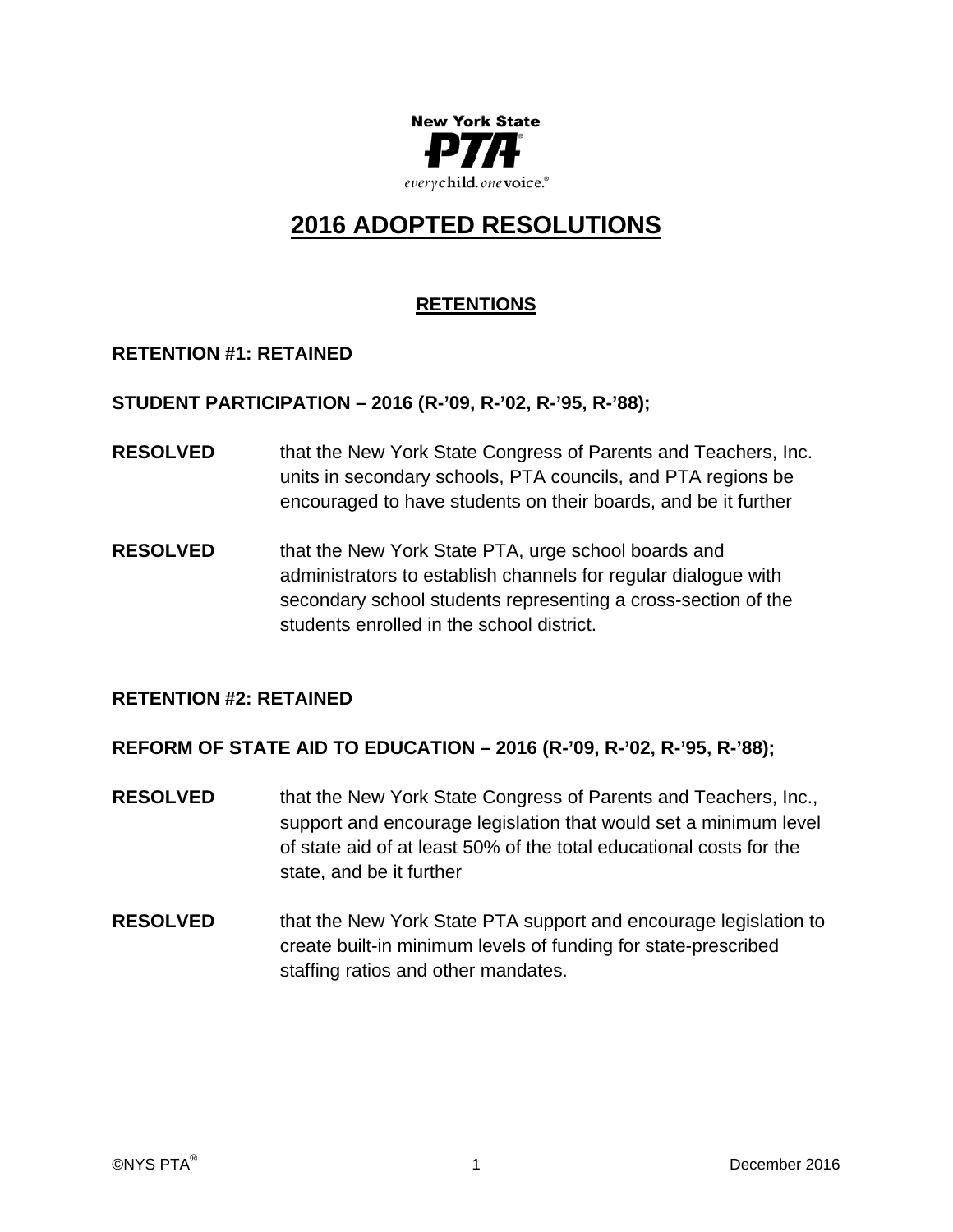# **RETENTION #3: RETAINED**

#### **SCHOOL NURSES – 2016 (R-'09, R-'02, R-'95, R-'88);**

- **RESOLVED** that the New York State Congress of Parents and Teachers, Inc., encourage its units and councils to assess with the staff and school boards of their districts the risks of having inadequate health care for students, and be it further
- **RESOLVED** that the New York State PTA urge the State Education Department to mandate a full-time, registered nurse in every school building.

#### **RETENTION #4: RETAINED**

# **UP-TO-DATE AND UNBIASED EDUCATIONAL MATERIAL – 2016 (R-'09, R-'02, U- '01, R-'94, R-'87);**

- **RESOLVED** that the New York State Congress of Parents and Teachers, Inc., support ongoing challenges to the decisions of cases that limit the content of school books, and be it further
- **RESOLVED** that the New York State PTA communicate with school textbook publishers to make them aware of the continuing need for textbooks that offer an overview of opinion and factual information, and be it further
- **RESOLVED** that the New York State PTA encourage school boards and school board associations to unite in their determination to purchase educational materials which contain up-to-date information and present facts in an unbiased manner, and be it further
- **RESOLVED** that every New York State school district ensure that all instruction materials and textbooks to be used in schools are available in useable alternative formats for all students (Chapter 377 Education Law 2001).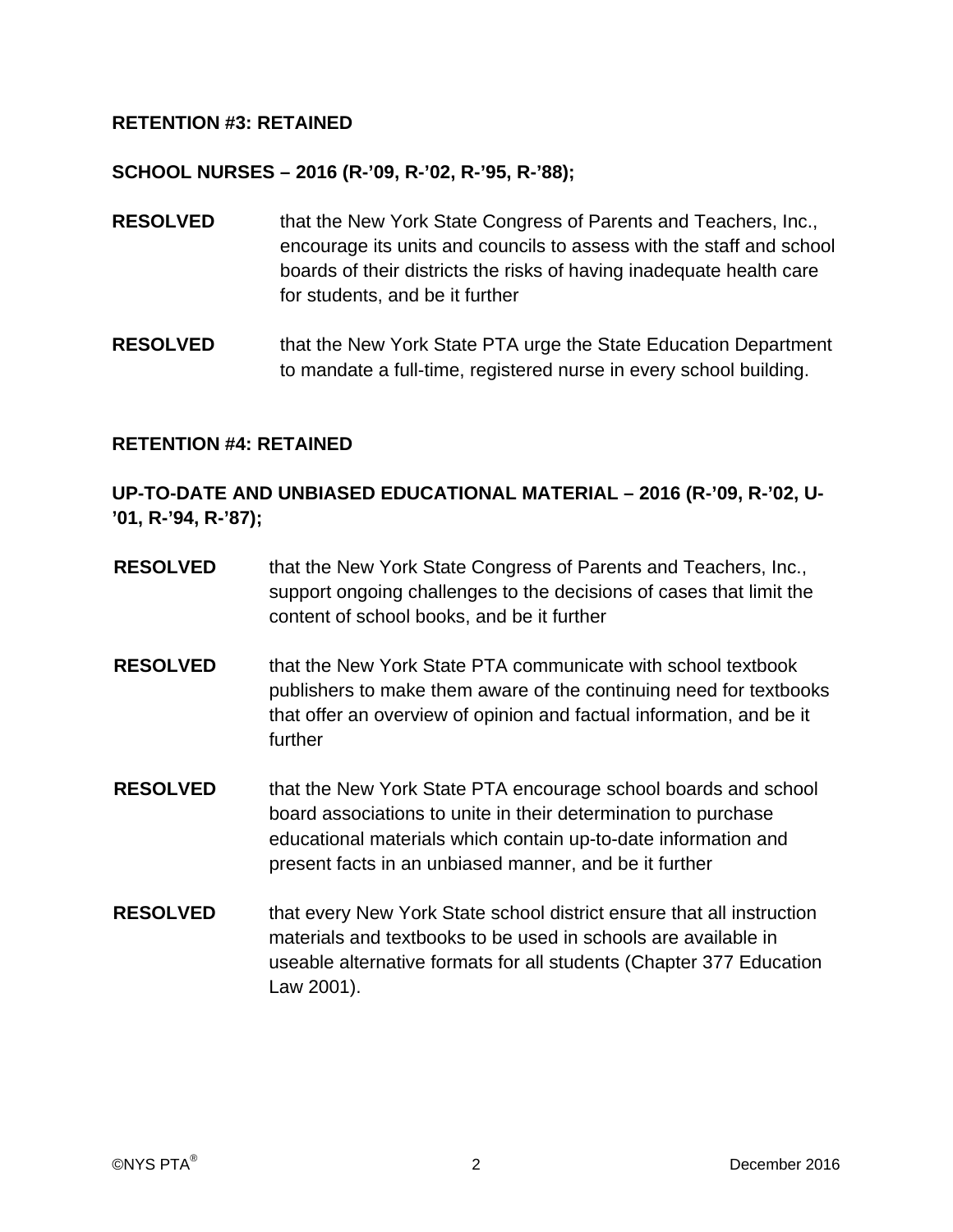# **RETENTION #5: RETAINED**

#### **VOLUNTEERISM – 2016 (R-'09, R-'02, R-'95, R-'88);**

**RESOLVED** that the New York State Congress of Parents and Teachers, Inc., support an amendment to the Internal Revenue Code to allow volunteers the same standard of deduction for their mileage rate as that used by business people in computing their expense deduction.

#### **RETENTION #6: RETAINED**

# **PENALTIES FOR PASSING A STOPPED SCHOOL BUS – 2016 (R-'09, R-'02, R-'95, R-'88);**

**RESOLVED** that the New York State Congress of Parents and Teachers, Inc., seek stronger enforcement of the existing law that requires all vehicles to stop and not pass a stopped school bus when its red lights are flashing.

#### **RETENTION #7: RETAINED**

#### **ADULT SUPERVISION – 2016 (R-'09, R-'02, R-'95, R-'88);**

**RESOLVED** that the New York State Congress of Parents and Teachers Inc. units and councils urge their local school boards to provide adequate adult supervision of children during lunch and recess and that a minimum of one adult be assigned to each area where such activities are taking place.

# **RETENTION #8: RETAINED**

**SIGN LANGUAGE – 2016 (R-'09, U-'02, R-'95, U-'88);** 

**RESOLVED** that the New York State Congress of Parents and Teachers Inc. units and councils encourage their school districts to offer sign language as a second language option.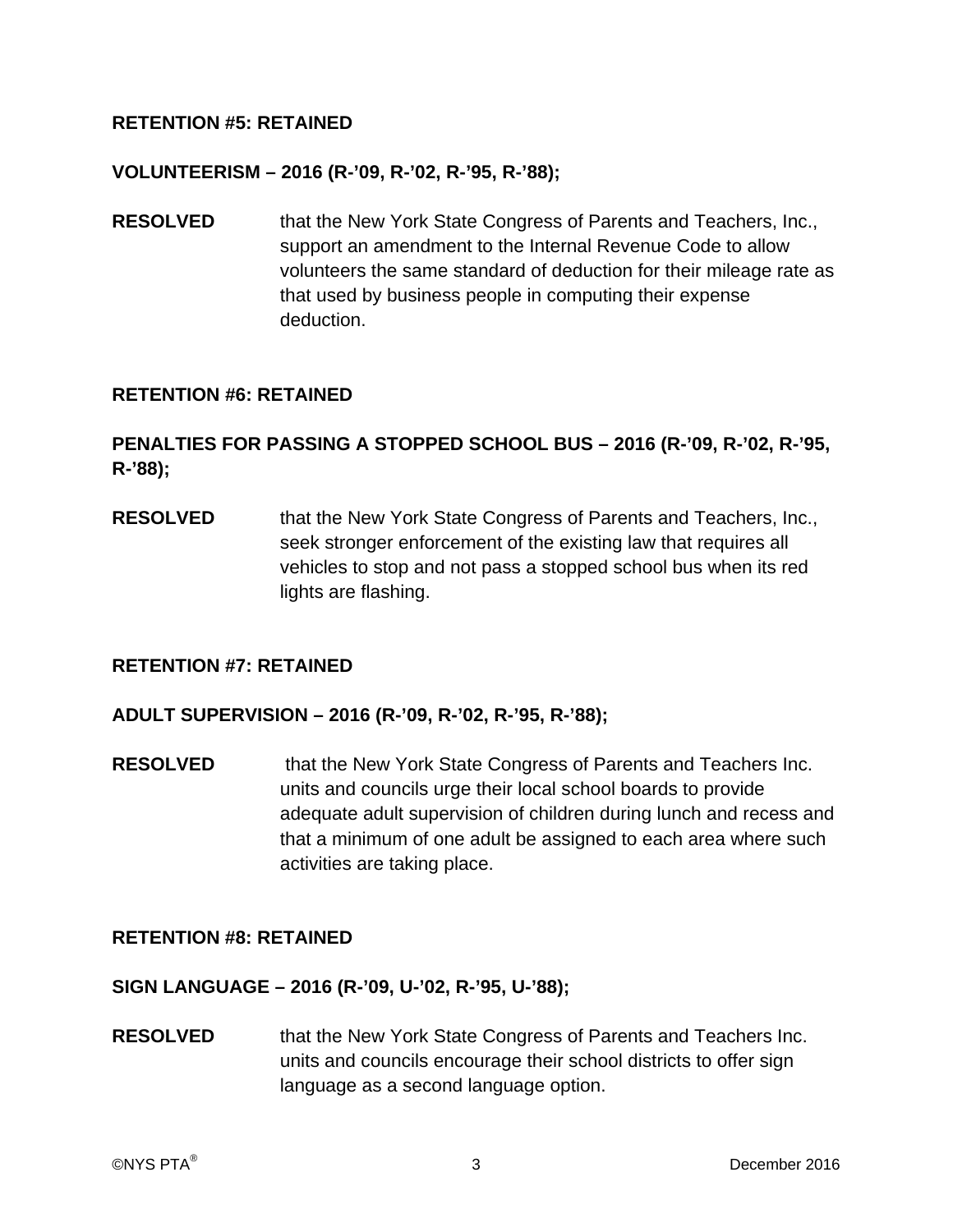# **RETENTION #9: RETAINED**

#### **SPECIAL EDUCATION – 2016 (R-'09, U-'02, R-'95, R-'88);**

- **RESOLVED** that the New York State Congress of Parents and Teachers, Inc., urge the State Education Department to change the regulations to read that all children with disabling conditions from age 11 and up are entitled to career and technical training for "real work" by using the New York State Education Department Career Development Occupational Study (CDOS) Standards, and be it further
- **RESOLVED** that the New York State PTA urge the State Education Department to monitor school districts carefully to ensure continued compliance.

#### **RETENTION #10: RETAINED**

- **HAZING 2016 (R-'09, U-'02, U-'01, R-'94, R-'87);**
- **RESOLVED** that the New York State Congress of Parents and Teachers Inc. urge that schools educate their students and that PTAs educate their members as to the possible dangers that may occur in hazings.

# **RETENTION: #11: RETAINED**

# **TV/VIDEO VIEWING IN SCHOOLS – 2016 (R-'09, U-'02, R-'95);**

- **RESOLVED** that the New York State Congress of Parents and Teachers, Inc., encourage the Board of Regents to adopt a regulation that would require every school district to have a policy for the use of movies, videos (DVD, Blue-Ray, etc.), television, and the Internet in all classrooms, and be it further
- **RESOLVED** that this policy be formulated with parental involvement.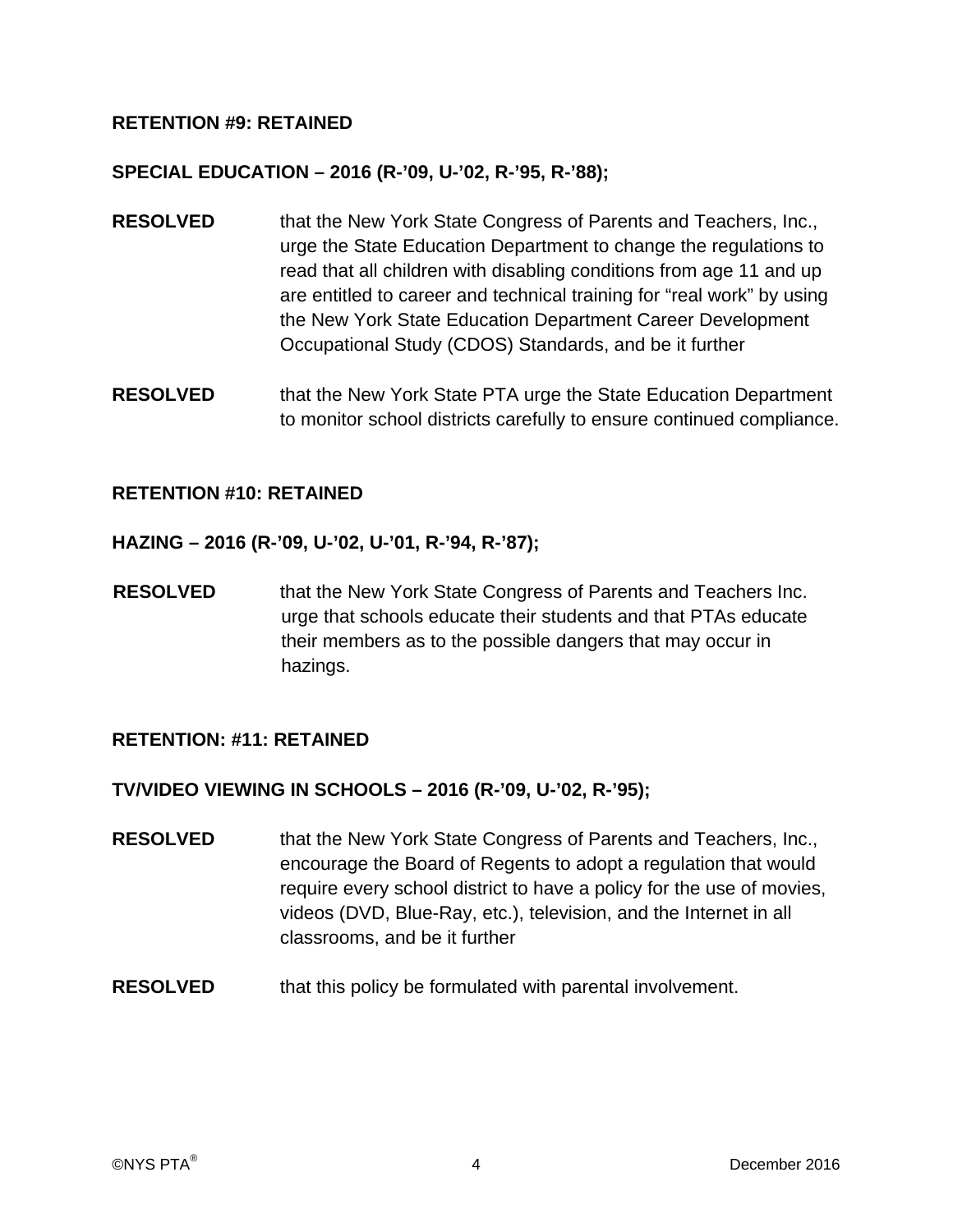# **RETENTION #12: RETAINED**

# **HORSEBACK RIDING SAFETY – 2016 (R-'09, U-'02, R-'98, R-'91);**

**RESOLVED** that the New York State Congress of Parents and Teachers, Inc., support stronger legislation to enact a riding safety code for operators of horseback riding facilities which would include, but not be limited to, the use of protective helmets and safety instructions to reduce the chance of injury.

# **UPDATES**

#### **UPDATE #1: ADOPTED AS AMENDED**

#### **SALE OF TOBACCO TO MINORS – 2016 (U-'09, R-'02, R-'95, R-'88);**

- **RESOLVED** that the New York State Congress of Parents and Teachers, Inc., urge local units to seek the cooperation of their local law enforcement agencies in enforcing the law banning the sale of tobacco and nicotine delivery products to minors and those local ordinances pertaining to it, and be it further
- **RESOLVED** that the New York State PTA urge its local units to communicate with their local governments expressing their desire to see stringent penalties for offense of these laws and to seek local ordinances banning cigarette machines, demanding their removal after first offense or at least regulating their locations within an establishment, making them less accessible.

# **UPDATE #2: ADOPTED AS AMENDED**

# **POINT OF SALE ACCESSIBILITY AND ADVERTISING OF TOBACCO PRODUCTS – 2016 (U-'09, (R-'02, U-'00);**

**RESOLVED** that the New York State Congress of Parents and Teachers, Inc., urge and support legislation requiring that any establishment selling tobacco, electronic nicotine delivery systems, or any other nicotine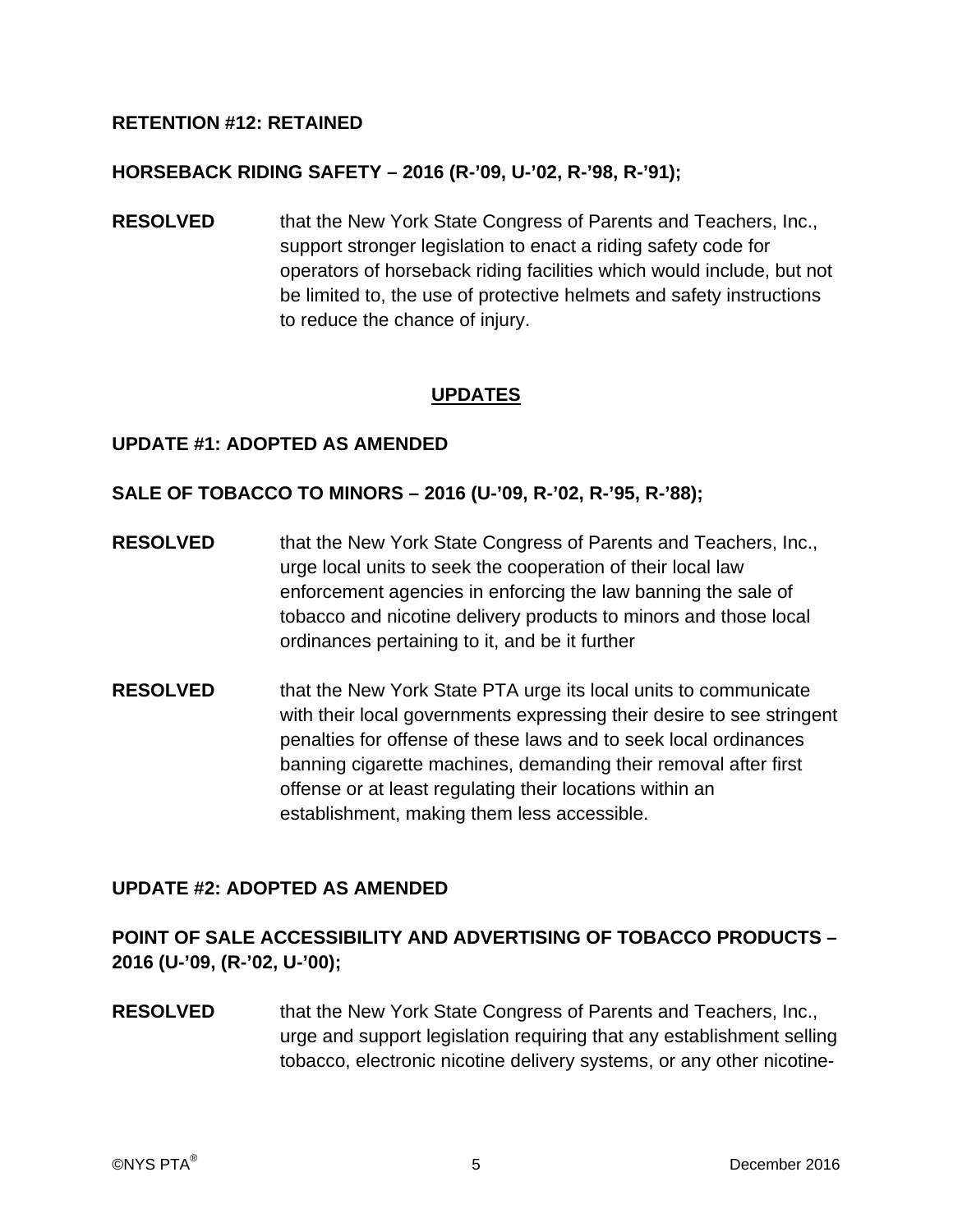containing products may not engage in point-of-sale advertising of these products, except in adult only settings, and be it further

**RESOLVED** that the New York State PTA urge and support legislation that would prohibit any visible or audio advertising at the point of sale, where underage persons might be exposed.

# **UPDATE #3: ADOPTED AS AMENDED**

# **PARENT PARTICIPATION – 2016 (U-'09, R-'02, R-'95, R-'88);**

- **RESOLVED** that the New York State Education Department advise and inform PTAs of the existence of all mandated school committees, and be it further
- **RESOLVED** that the New York State Congress of Parents and Teachers, Inc., urge the NYSED and the state and local agencies and the school boards to use the PTA to serve on mandated school committees concerning children, wherever appropriate, and be it further
- **RESOLVED** that New York State PTA and its regions make available parent representatives to serve wherever appropriate, and be it further
- **RESOLVED** that PTA units and councils make themselves available to their school districts to serve on school committees, wherever appropriate.

# **UPDATE #4: ADOPTED AS AMENDED**

# **LABELING OF MILK PRODUCTS – 2016 (U-'09, R-'02, U-'01, R-'94);**

**RESOLVED** that the New York State Congress of Parents and Teachers, Inc., urge the New York State Legislators to mandate that all milk coming from cows fed, injected with, or that have been administered hormones be labeled.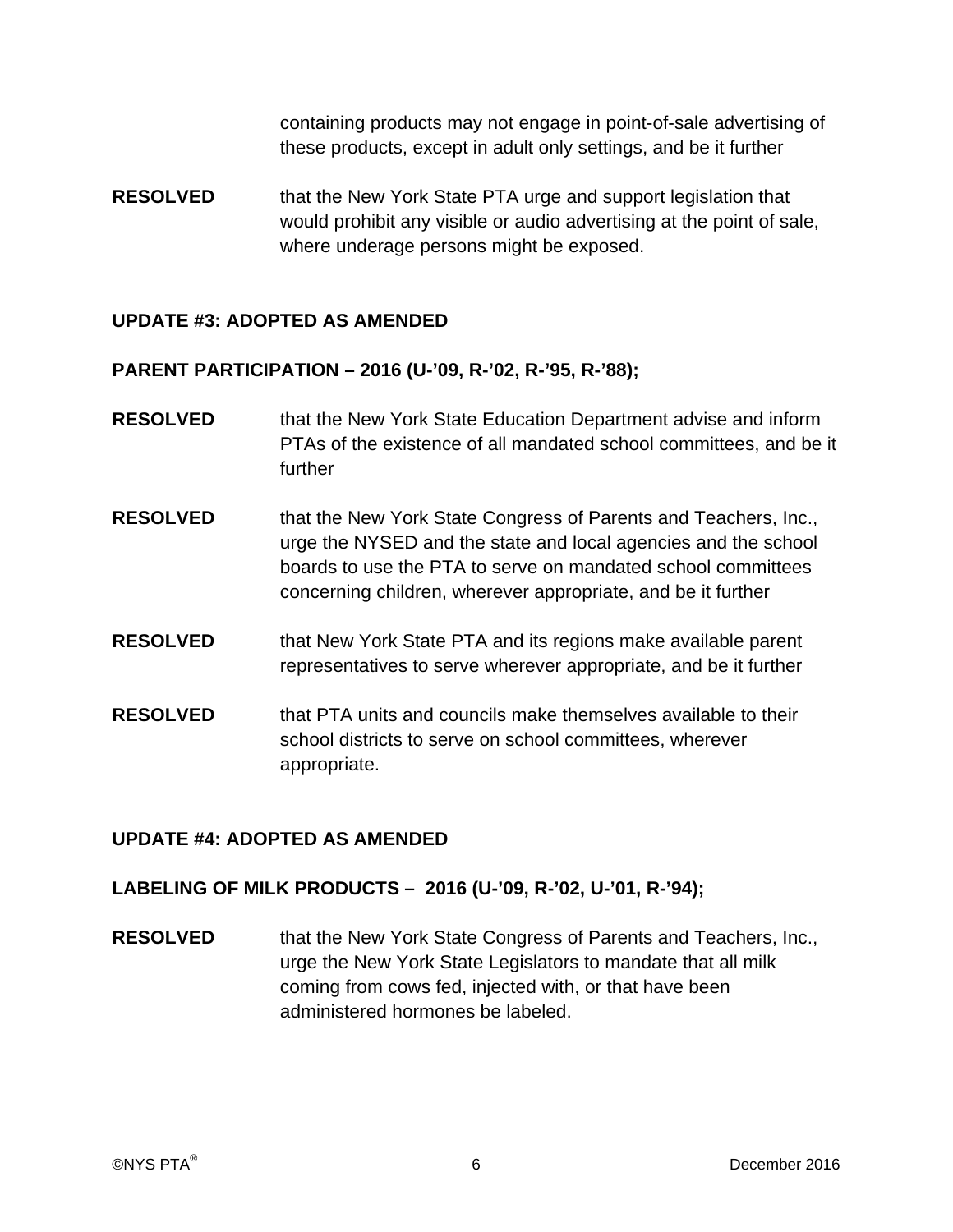# **UPDATE: #5: ADOPTED AS AMENDED**

# **REGIONAL COMMISSION TO STUDY PART 200 REGULATIONS – 2016 (U-'09, U- '02, R-'95, R-'88);**

- **RESOLVED** that the New York State Congress of Parents and Teachers, Inc., urge the State Education Department Regional Offices to maintain ongoing two-way communication, with parents from PTA/SEPTA and BOCES on a regular basis and share information through the state-funded parent centers, and be it further
- **RESOLVED** that regional communication includes identification of any unmet needs within the region regarding the education of children with disabling conditions, and be it further
- **RESOLVED** that regional reporting of data and evaluation of services provided to children with disabling conditions be shared with parents and educators.

# **UPDATE #6: ADOPTED AS AMENDED**

# **THE REAUTHORIZATION OF THE INDIVIDUALS WITH DISABILITIES EDUCATION ACT – 2016 (U-'09, U-'02);**

- **RESOLVED** that the Reauthorization of Individuals with Disabilities Education Act (IDEA) be for a minimum of six years before it is necessary to reauthorize again, and be it further
- **RESOLVED** that pursuant to the DSM 5 criteria, Attention-Deficit/Hyperactivity Disorder be specifically added to the list of official classifications in the IDEA, and be it further
- **RESOLVED** that a "Parent Member" be included in the official committee membership in the IDEA, and that the IDEA provide only the parent/guardian with the option to "waive" the requirement that the "Parent Member" be in attendance at the meeting, and be it further
- **RESOLVED** that a school psychologist be included in the official committee membership in the IDEA, and be it further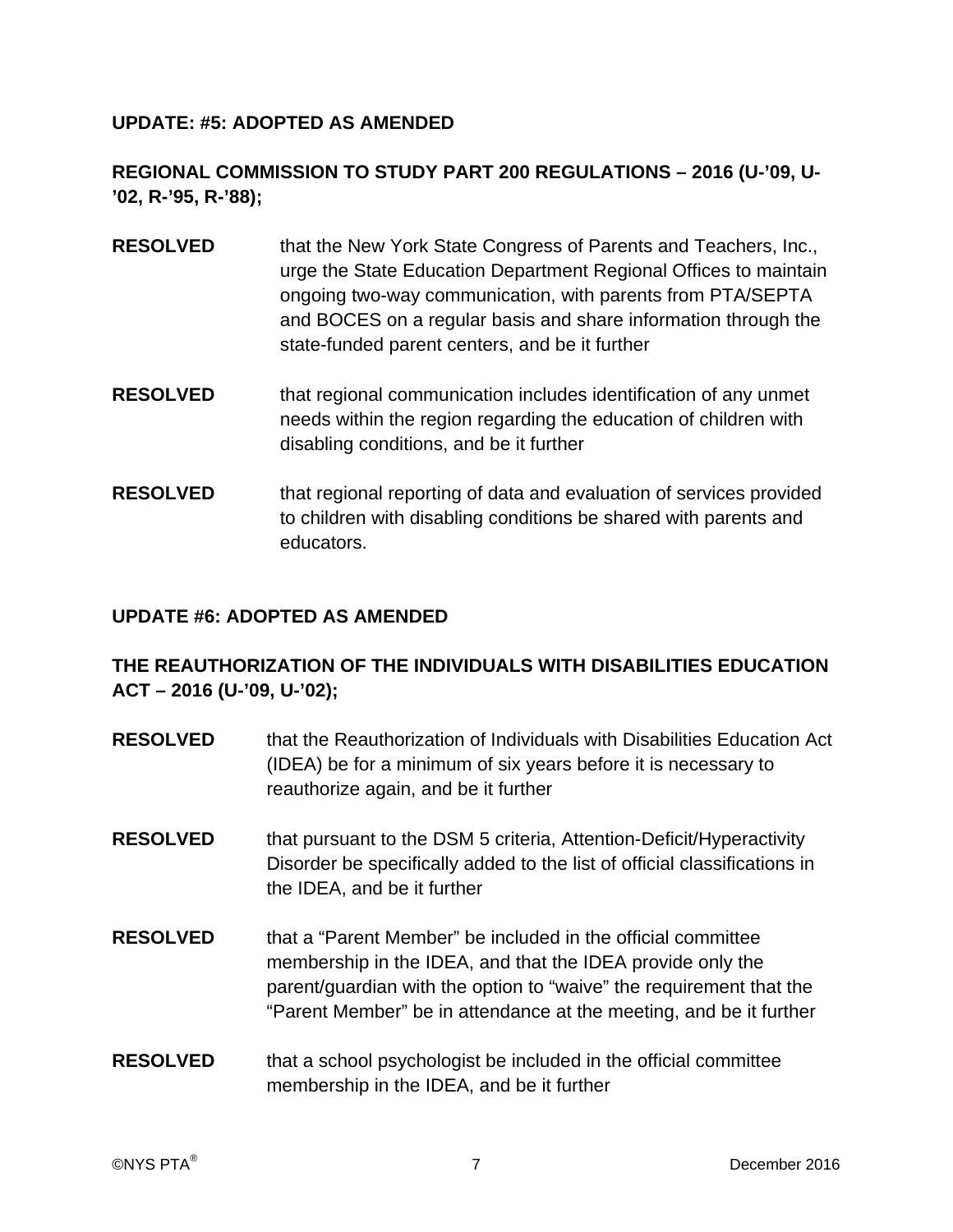- **RESOLVED** that the IDEA provide full funding (Full funding is defined as 40% of the National Average of Per Pupil Expenditure in the 1975, 1997, and 2004 legislation) to the states and the school districts for programs and services, and that the full funding be designated in the federal education budget each year, and be it further
- **RESOLVED** that the U.S. Department of Education monitor the IDEA requirements for high school graduation, and that any student, regardless of receiving special education-related services, will be required to meet statewide assessments and credit requirements for graduation with a state-recognized diploma.

# **UPDATE**: **#7: ADOPTED AS AMENDED**

# **MERCURY REDUCTION IN THE ENVIRONMENT --- 2016, (U-'09, U-'02);**

- **RESOLVED** that the New York State Congress of Parents and Teachers, Inc. support legislation to reduce mercury discharge into the environment and to regulate industry contributing to mercury pollution by emissions or in products, and be it further
- **RESOLVED** that the New York State PTA encourage its units and councils to inform and educate the public as to the hazards of mercury exposure and means of reducing mercury exposure including the proper clean up and disposal of mercury containing bulbs, and be it further
- **RESOLVED** that the New York State PTA encourage their local school boards to eliminate or reduce the use of mercury products in the schools.

# **UPDATE #8: ADOPTED AS AMENDED**

# **SCHOOL BUS STOP VULNERABILITY – 2016 (U-'09, U-'02, U-'01, R-'94);**

**RESOLVED** that the New York State Congress of Parents and Teachers, Inc., encourage PTA units and councils to mount a campaign to raise awareness of student vulnerability at school bus stops, and be it further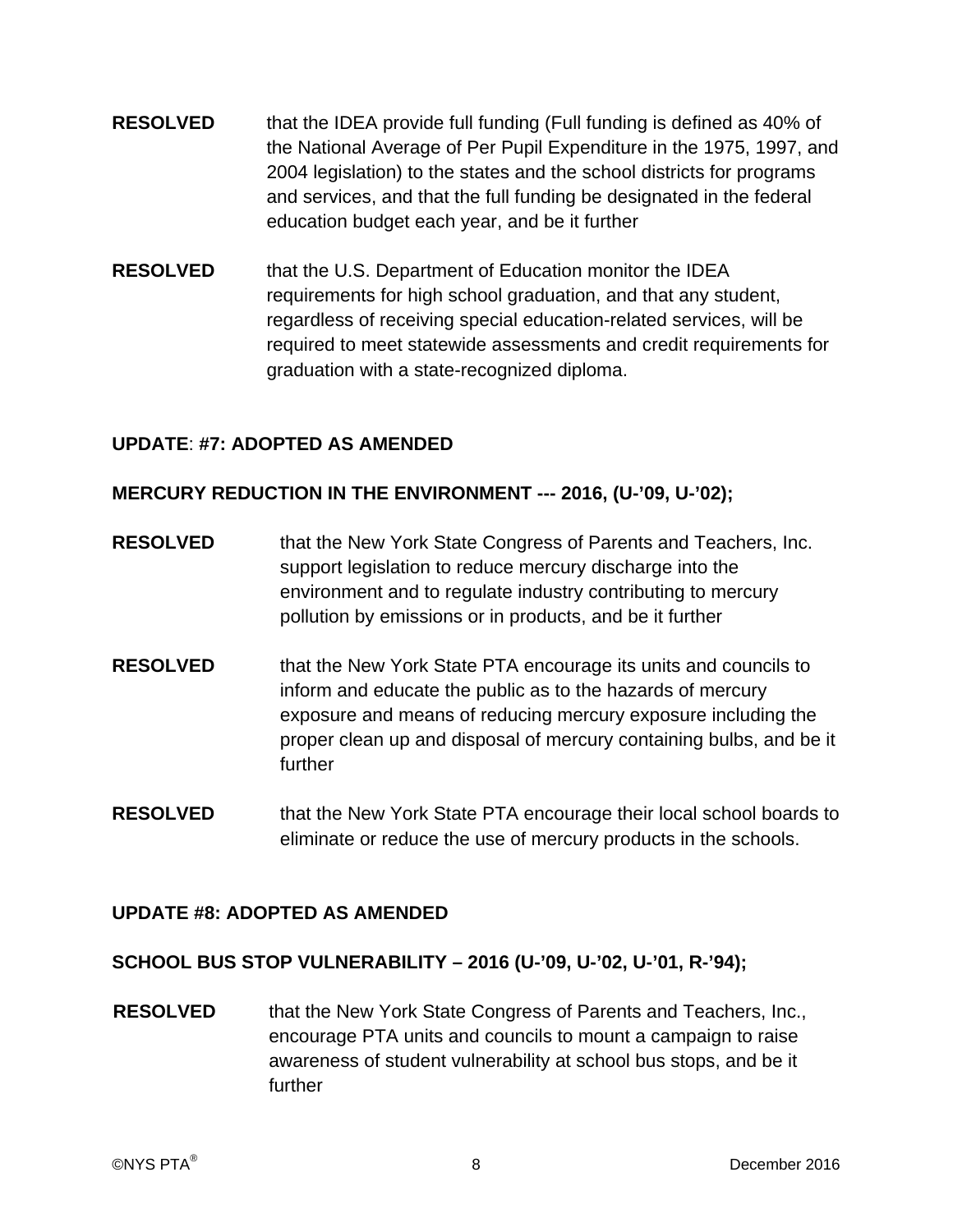**RESOLVED** that the New York State PTA continue to educate parents and students in school bus safety and make parents aware that they are responsible for monitoring and protecting their children until the school bus arrives at the stop and the red lights begin to flash.

#### **UPDATE: #9: ADOPTED AS AMENDED**

#### **DETOXIFICATION OF MINORS – 2016 (U-'09);**

- **RESOLVED** that the New York State Congress of Parents and Teachers, Inc., urge that public and private licensed detoxification services and substance use disorder treatment facilities for minors be made available within close proximity to an adolescent's area of residency at or above the level of access as available to adults, and be it further
- **RESOLVED** that New York State PTA seek and support legislation that gives parents and guardians rightful authority over a minor to obtain mental and medical assessment of such minor in order to determine whether he/she requires involuntary detoxification and stabilization, and be it further
- **RESOLVED** that the New York State PTA seek and support legislation that would give substance use disorder treatment decision making authority to substance use disorder treatment professionals and remove authority from insurance companies, and be it further
- **RESOLVED** that the New York State PTA support funding for recovery from substance use disorders, such as the Federal Comprehensive Addiction and Recovery Act (CARA) National Youth Recovery Initiative, be implemented throughout the state, and be it further
- **RESOLVED** that the New York State PTA will urge its units, councils, and regions to advocate for the education of parents/guardians and community members about the dangers of substance use disorder and the treatment options available for minors.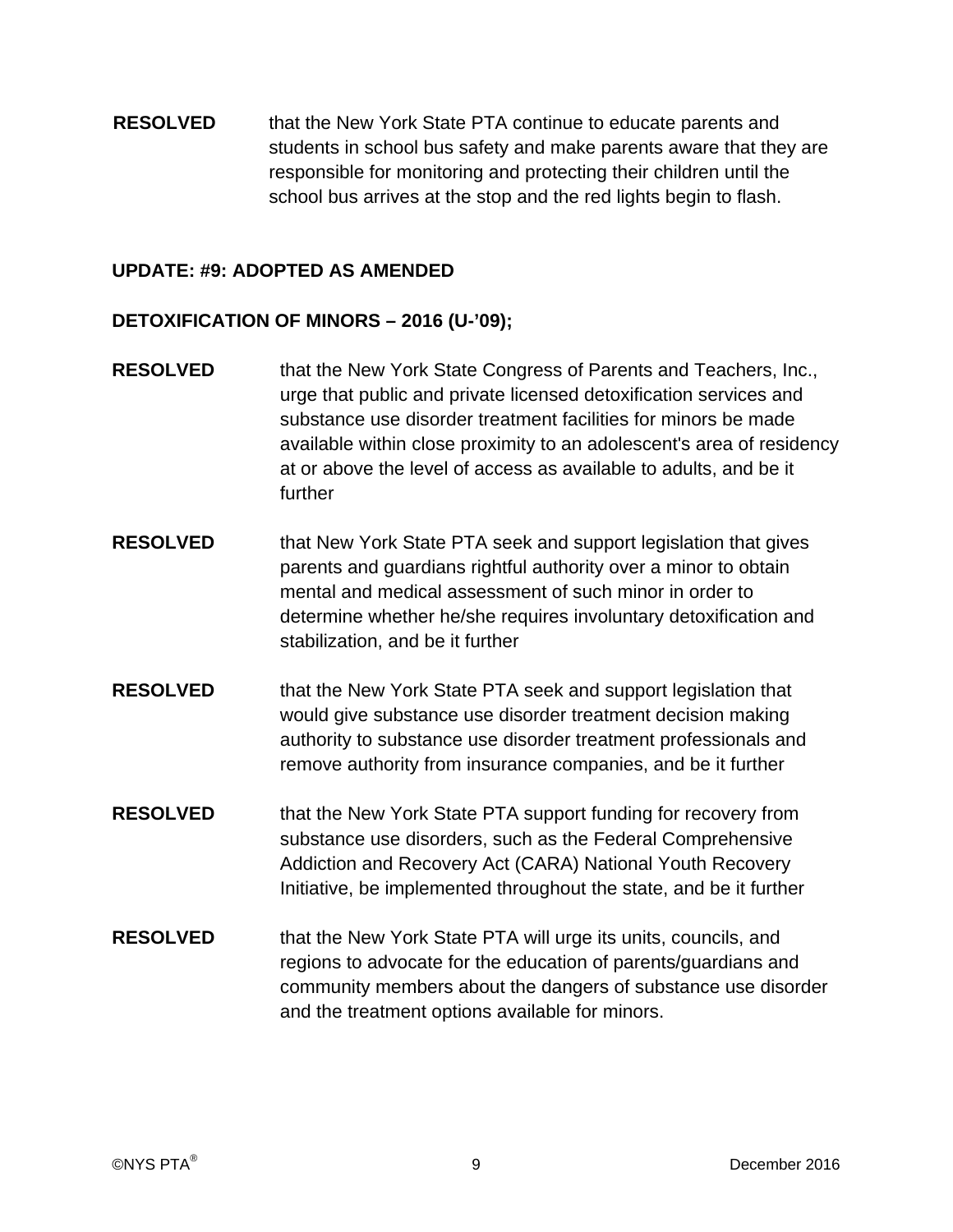# **RESCISSIONS**

# **RESCISSION #1: RESCINDED**

#### **BAN ON DEET WITH CONCENTRATION OVER 30% – 2009 (R-'02, R-'95);**

**RESOLVED** that the New York State Congress of Parents and Teachers, Inc., urge the legislature to ban the use of DEET with concentrations over 30%.

#### **RESCISSION: #2: RESCINDED**

# **EMANCIPATION OF MINORS – 2009 (U-'02, U-'98, R-'91, R-'84);**

- **RESOLVED** that the New York State Congress of Parents and Teachers, Inc., seek and support the passage of legislation that would establish conformity among child protection statutes, give parents rightful authority over their 16 and 17 year children, and define the age of emancipation in a manner that would protect the rights of young people and their parents, and be it further
- **RESOLVED** that said legislation should provide that a parent's financial obligation to support his or her child under the age of 21 shall cease when it is demonstrated that the child is financially independent, or that the child, against the will of the parents, voluntarily and without good cause, has absented himself or herself from the custody and control of the parent or other lawful authority. (See 413 of Family Court Act, Sub 3 of 32 or Domestic Relations Act).